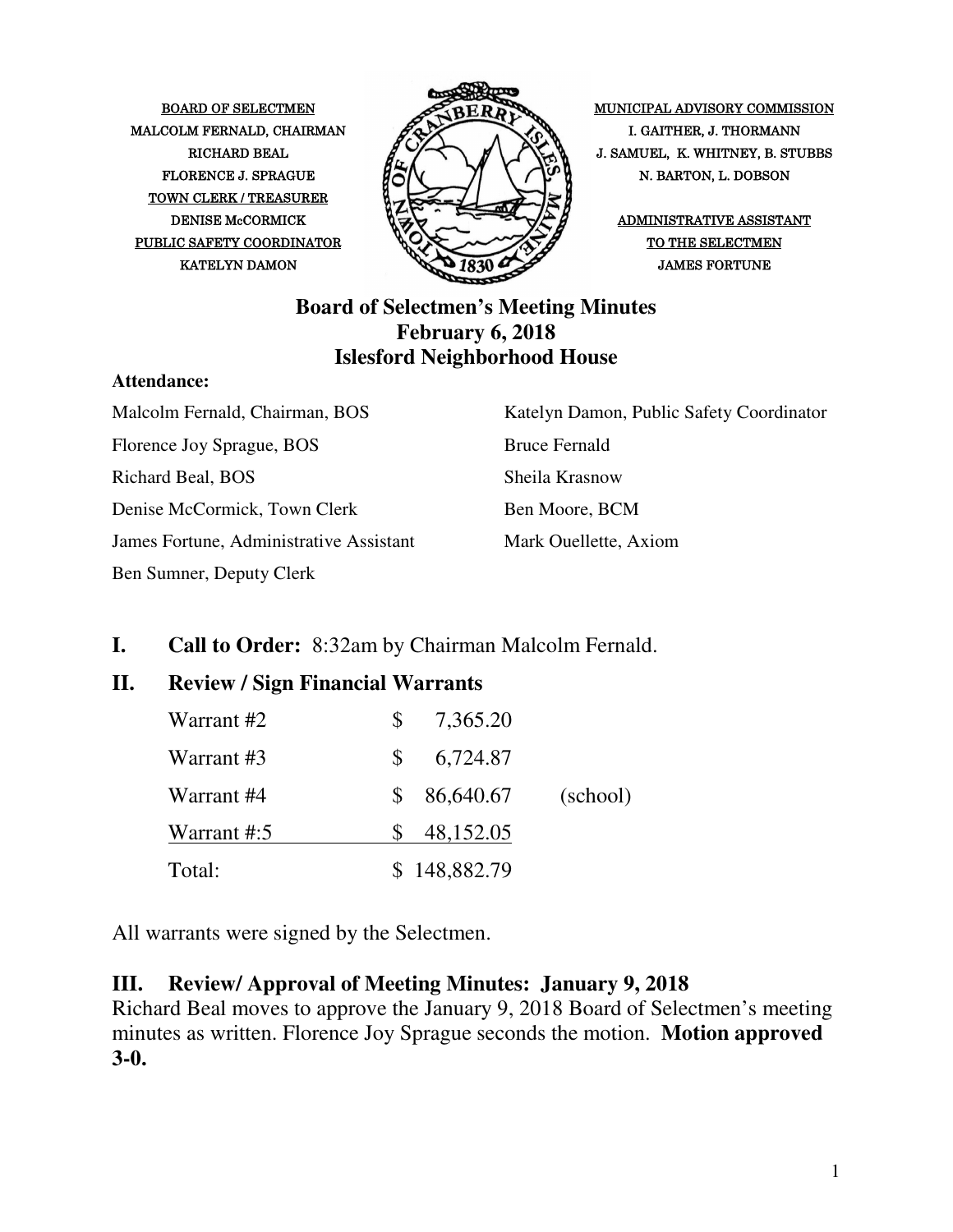#### **IV. New Business**

### **A. Annual Appointments**

Malcolm Fernald moves to appoint Rebecca Powell as a member of the Planning Board for the Town of Cranberry Isles, term to expire 2020. Florence Joy Sprague seconds the motion. **Motion approved 3-0.**

Malcolm Fernald moves to appoint William Dowling as a member of the Planning Board for the Town of Cranberry Isles, term to expire 2020. Florence Joy Sprague seconds the motion. **Motion approved 3-0.** 

Malcolm Fernald moves to appoint Theodore Spurling, Jr. as a member of the Harbor Committee for the Town of Cranberry Isles, term to expire 2018. Florence Joy Sprague seconds the motion. **Motion approved 3-0.** 

Malcolm Fernald moves to appoint Kelly Sanborn as a member of the Board of Appeals for the Town of Cranberry Isles, term to expire 2020. Florence Joy Sprague seconds the motion. **Motion approved 3-0.** 

Malcolm Fernald moves to appoint Theodore Spurling, Jr. as a member of the Board of Appeals for the Town of Cranberry Isles, term to expire 2020. Florence Joy Sprague seconds the motion. **Motion approved 3-0.** 

### **B. Broadband Project Update**

Mark Ouellette of Axiom expresses his appreciation on behalf of the company for the Town's emergency responders who assisted an Axiom employee who suddenly became ill recently. He also reports that the internet trunk service is operational and year round residences on Islesford are being connected. Connections will continue to be made throughout the winter. Axiom is working with its subcontractors to improve the process for connecting homes going forward and is also working with landowners on how the project will be engineered on Sutton Island.

Richard Beal asks the Selectmen to consider how the town will respond to damage to town property, such as poles, along the rights-of-way. General Discussion of letter from GCI resident about the use of poles in the utility rights-of-way. Richard Beal moves to reiterate that the Selectmen support the placement of poles within the public use rights-of-way to provide internet service to the Town's residents. Florence Joy Sprague seconds the motion. **Motion approved 3-0.**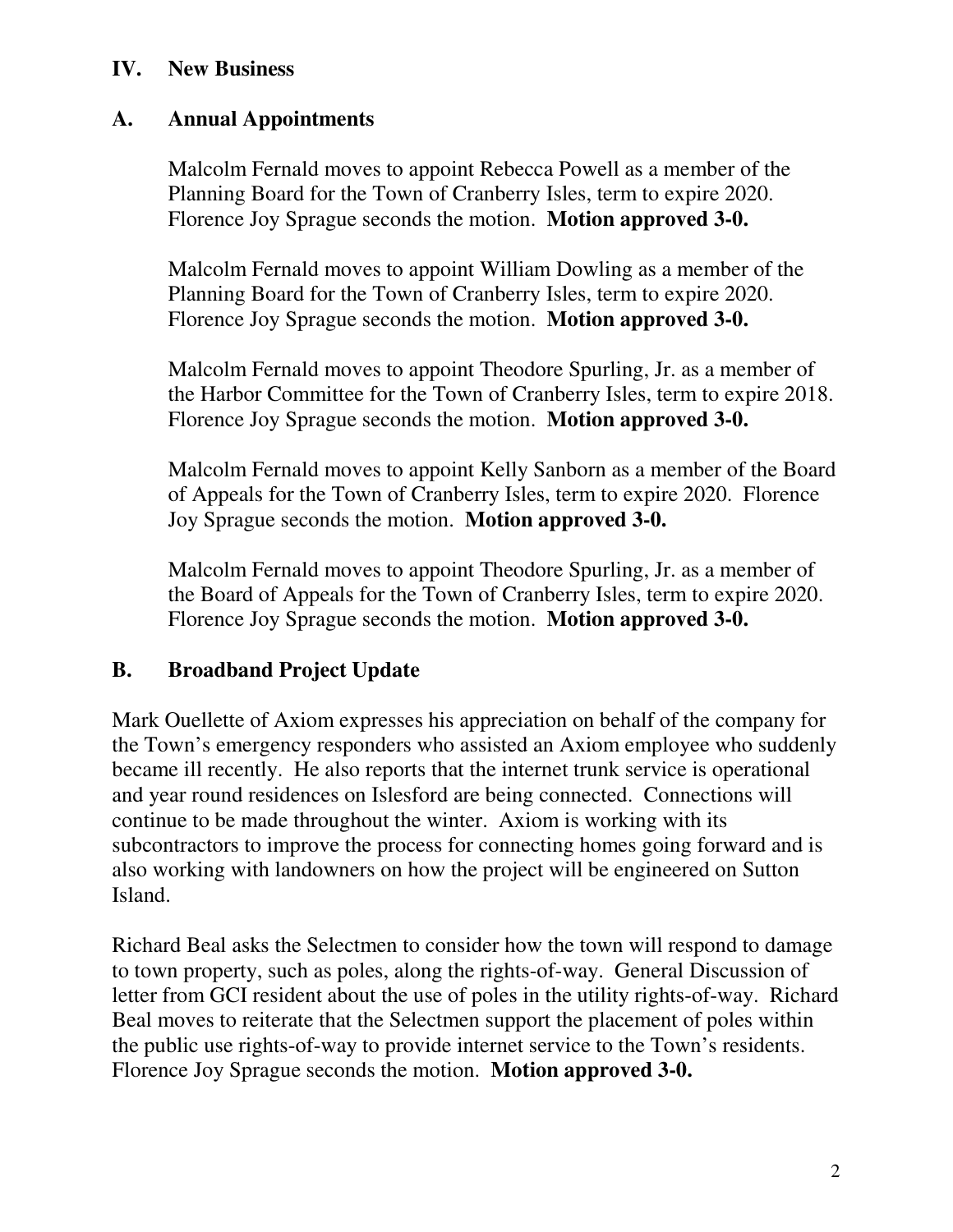Bruce Fernald asks if the project is on budget. Mark Ouellette responds that the project is not on budget, but close. He cites additional work on the tower at GCI and running lines behind Sand Beach Road on Islesford as circumstances where costs exceeded the budget.

# **C. Sutton Island Update**

James Fortune reports on boardwalk damage that resulted from a fire caused by a downed electrical line. Repairs will be conducted this spring. Katelyn Damon reports that an extended power outage caused by recent storms and the downed line has ended and repairs have been made. General discussion of power infrastructure problems across the islands. **No action taken.**

# **D. MSW CPI & Rate Adjustment (BCM, Inc.)**

James Fortune advises that tonnage increases over the past three years will result in a contractual adjustment with BCM for solid waste removal. Ben Moore of BCM, Inc. reports that there has been a significant increase in metal tonnage during the past year, attributable to a number of clean ups being done by landowners. Richard Beal moves to increase the contractual base amount from \$87,950 to \$100,922 per the specifications of the Solid Waste Removal contract as amended May 16, 2017. Malcolm Fernald seconds the motion. **Motion approved 3-0.** 

# **E. 2018 Parking Letter**

James Fortune presents the 2018 parking Letter for review by the Selectmen. The only change for 2018 is an increase in a Joy Lot permit to \$35 per action taken by the Selectmen last November.

# **F. MAC Updates**

The monthly MAC meeting preceded the Selectmen's meeting in January. James Fortune reports there is no update.

# **V. Other Business (taken out of order)**

Richard Howland is stepping down as constable for Islesford when his appointment expires. General Discussion. **No action taken.**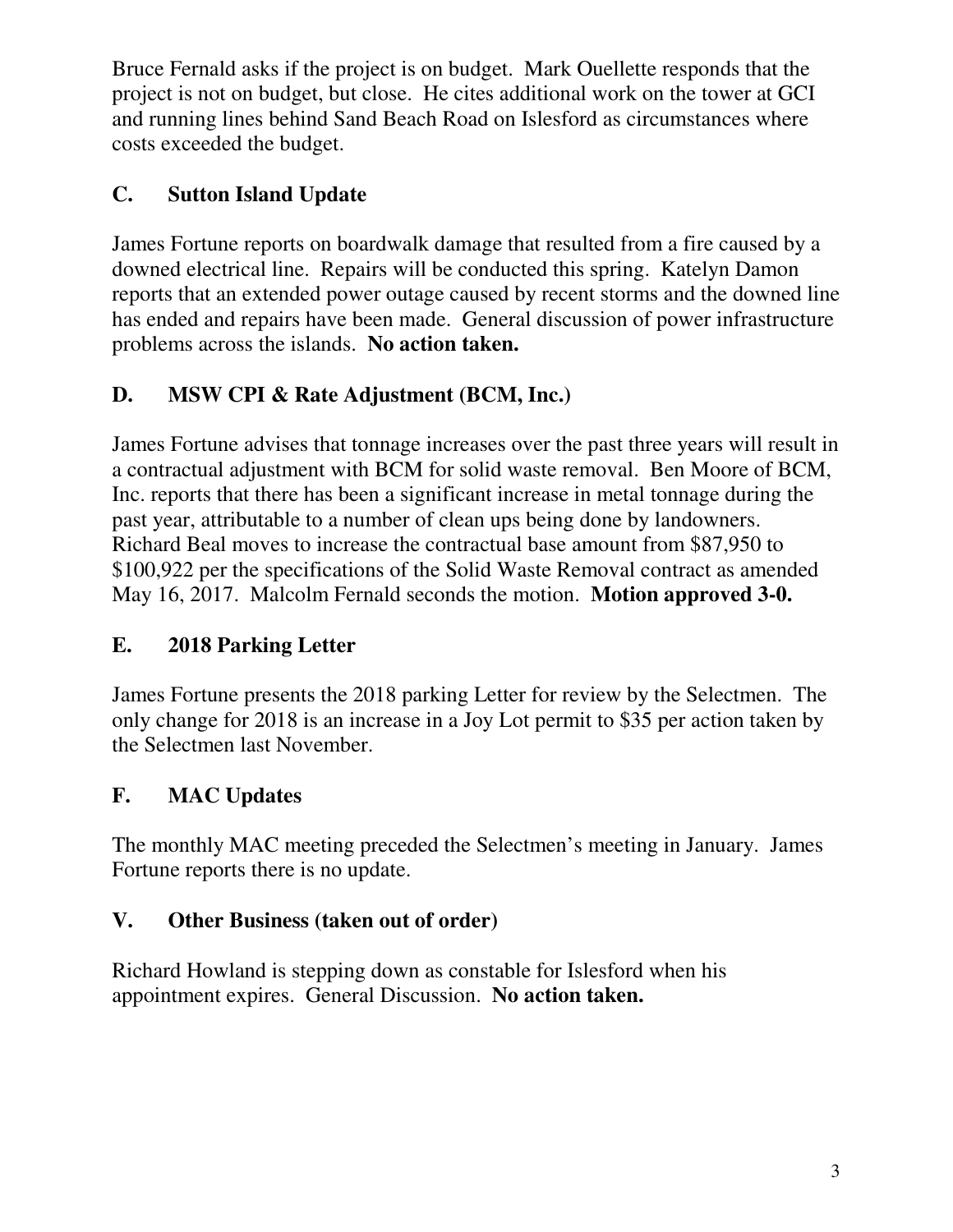### **G. 2018 Budget and Town Meeting Warrant**

Denise McCormick presents a proposed warrant. She recommends not using GCI dock reserve funds for the town office and not funding a reserve fund for possible purchase of the Joy Lot. With these changes, she anticipates being able to keep the mil rate increase beneath the LD-1 threshold that would require additional approval at Town Meeting. The Selectmen received a letter from the Islesford Historical Society appealing an earlier rejection of a funding request by the Selectmen. General Discussion. Consensus of the selectmen remains to not add funding request to the warrant. Malcolm Fernald moves to accept the Warrant as written. Richard Beal seconds motion. **Motion approved 3-0.**

Selectmen and Town Clerk sign warrant.

### **H. 2018 Town Report**

Selectmen review draft of Annual Town Report for 2017 and review and select pictures for inclusion.

### **V. Other Business**

Katelyn Damon reports on progress updating the Town's Emergency Operations Plan.

James Fortune reports on the sander at Islesford being replaced. David Rackliff has requested the old sander in lieu of payment for his work installing the new sander. Consensus of the Selectmen is that a written request be made.

General discussion of the possibility of adding a repeater to the internet tower at Islesford to improve radio reception for fishermen.

Florence Joy Sprague reports on the change in boat schedules on weekends going forward.

Denise McCormick requests an increase in pay for Deputy Clerk Ben Sumner, who has completed one year of service. Richard Beal recommends a pay rate of \$18 per hour. Florence Joy Sprague seconds the motion. **Motion approved 3-0.**

Consensus of the Selectmen is to not hold March Selectmen's meeting until March 10, 2018 at the conclusion of Town Meeting.